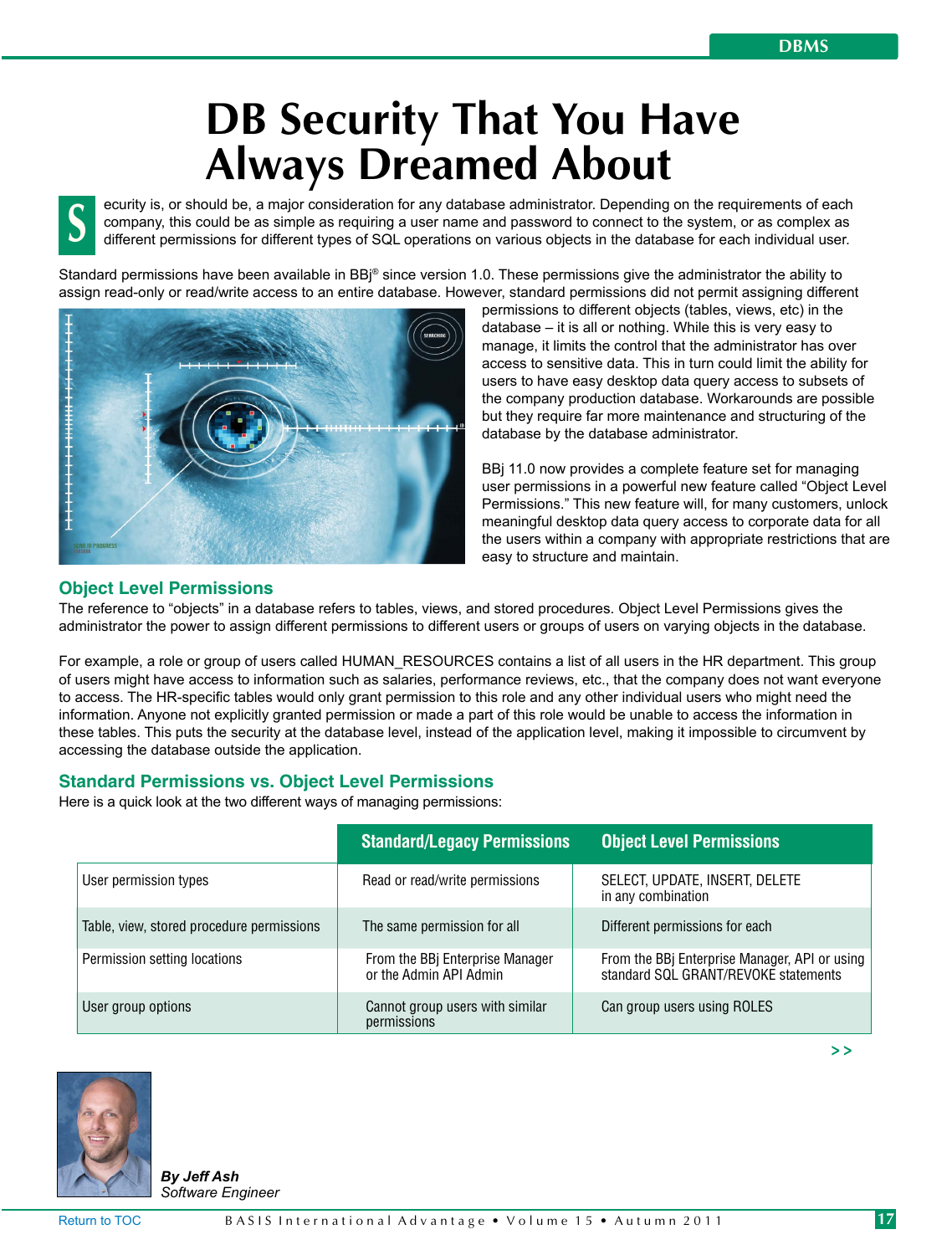# **Using Object Level Permissions**

The default setting for databases is Standard Permissions. With a click in a single checkbox, the administrator can switch to using Object Level Permissions or back to Standard at any time. To enable Object Level Permissions:

- 1. While logged into the Enterprise Manager as the "admin" user, click on the database to administer.
- 2. Select the Permissions tab.
- 3. Click in the checkbox labeled "Use Object Level Permissions" as shown in **Figure 1**.
- 4. Click the save button  $\Box$  to update the database configuration.

After enabling Object Level Permissions, developers can assign permissions at the database level as well as at the object level. The Permissions tab shows a list of the users and roles who have permissions assigned at the database level. These permissions include things such as CREATE TABLE, ALTER TABLE, CREATE PROCEDURE, ALTER PROCEDURE, etc.

# **Assigning Table, View, and SPROC Permissions**

To assign table, view, and SPROC permissions, select the appropriate tab for the type of object to work with. Right-click on any table, view, or SPROC to show a popup menu with the "Permissions" option available. Then select multiple items at one time to assign permissions to all or some objects. **Figure 2** shows the permissions assignment dialog for tables.

Granting a permission gives the user the ability to perform that operation on the database. Adding the "With Grant" option gives the user the ability to grant that permission to other users on that object. Selecting "Deny" overrides any other permissions that may be set for the user if they should belong to a role that has that particular permission.

#### **Using Roles**

Roles are a powerful feature used to make the management of permissions much easier. A "role" is simply a list of users who will have the same permissions for certain objects in the database such as in the human resources example cited earlier in this article. Let's take a look at how to create roles and manage membership of those roles.

| File Server Fonts Help                                                                                                                         |                                                                                                                                             |                          |             |              |                         |                       |
|------------------------------------------------------------------------------------------------------------------------------------------------|---------------------------------------------------------------------------------------------------------------------------------------------|--------------------------|-------------|--------------|-------------------------|-----------------------|
| admin@jash-pc:2002                                                                                                                             |                                                                                                                                             |                          |             |              |                         |                       |
| Server Information                                                                                                                             | <b>Information</b>                                                                                                                          | <b>Tables</b>            |             | <b>Views</b> | Procedures              |                       |
| <b>Ca</b> Users / Authentication                                                                                                               | <b>Type Definitions</b>                                                                                                                     | Sequences                | Permissions | Roles        | SQL                     | <b>Query Analysis</b> |
| <b>BBj Processes</b><br>JDBC/ODBC Connections<br>Table Analysis Queue<br><b>Triggers</b><br>BBj File System<br>System Logs<br>Connection Pools | <b>ChileCompany</b><br>Interface for viewing and setting database permissions.<br>Use Object Level Permissions:<br><b>Lisers and Roles:</b> | $\overline{\mathsf{v}}$  |             |              |                         |                       |
| Memory Usage                                                                                                                                   | User/Role ID                                                                                                                                |                          | Type        |              |                         |                       |
| Online Copy Jobs<br>Replication<br>Web Service Configuration<br>JNLP Configuration                                                             | <b>ADMINISTRATORS</b>                                                                                                                       |                          | Role        |              |                         |                       |
| <b>BUI</b> Configuration                                                                                                                       | Permissions for: ADMINISTRATORS                                                                                                             |                          |             |              | Add Users/Roles         |                       |
| <b>DATABASES</b>                                                                                                                               | <b>Permission</b>                                                                                                                           | <b>Grant</b>             | <b>Deny</b> |              | <b>With Grant</b>       | ▴                     |
| ChileCompany                                                                                                                                   | <b>ALTER PROCEDURE</b>                                                                                                                      | $\overline{\mathcal{S}}$ |             |              | $\overline{\mathbf{v}}$ |                       |
|                                                                                                                                                | ALTER SEQUENCE                                                                                                                              | $\overline{\mathcal{L}}$ |             |              | $\overline{\mathbf{v}}$ |                       |
|                                                                                                                                                | <b>ALTER TABLE</b>                                                                                                                          | V                        | F           |              | $\overline{\mathbf{v}}$ |                       |
| ⊛<br>û                                                                                                                                         |                                                                                                                                             |                          |             |              | 冏                       | Q,                    |

**Figure 1. Database Permissions tab** 

| User/Role ID                                                |                          |                     |                                      |
|-------------------------------------------------------------|--------------------------|---------------------|--------------------------------------|
|                                                             |                          | Type                |                                      |
| READ_ONLY                                                   |                          | Role                |                                      |
| <b>READ_WRITE</b><br><b>idoe</b>                            |                          | Role<br><b>User</b> |                                      |
|                                                             |                          |                     |                                      |
| Permissions for: jdoe<br><b>Permission</b><br><b>DELETE</b> | Grant                    | <b>Deny</b>         | Add Users/Roles<br><b>With Grant</b> |
| <b>INSERT</b>                                               | $\overline{\mathbf{v}}$  |                     |                                      |
| <b>SELECT</b>                                               | $\overline{\mathcal{A}}$ |                     |                                      |

**Figure 2.** Table Permissions dialog

The Roles tab shows a list of roles currently defined for the database. These roles are specific to only the database for which they are defined. To view the members of a role, simply select the role from the list as shown in **Figure 3**.

**Figure 3** shows a role for ADMINISTRATORS that would be used to assign database level permissions to various users who need to >> After defining roles, developers can assign permissions to roles instead of individual users. This is the recommended way to assign permissions as it is highly unlikely that each user will need completely different permissions on database objects. The example in